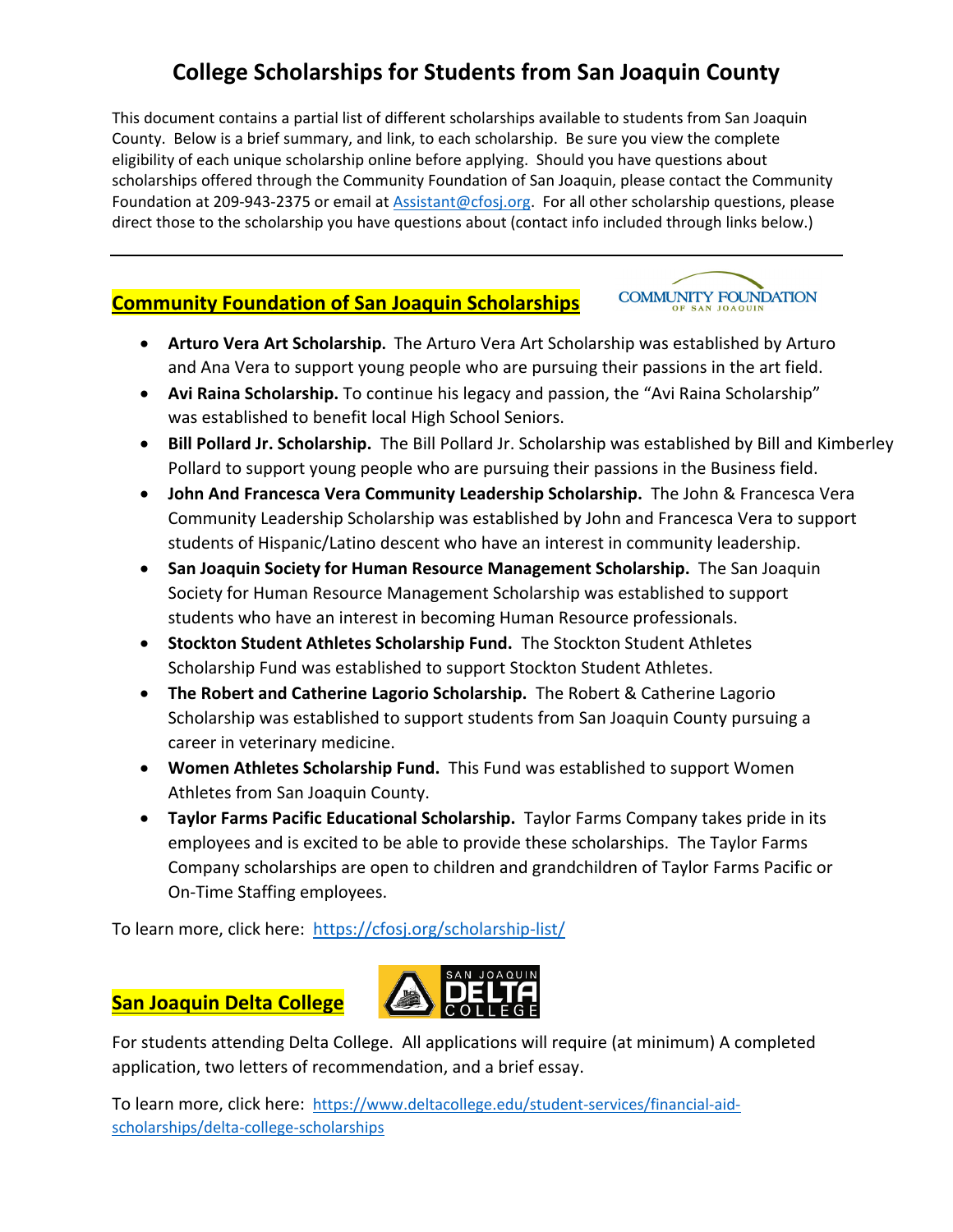# **University of the Pacific Scholarships**



Scholarships for students attending University of the Pacific.

To learn more, click here: https://www.pacific.edu/financial‐aid/scholarships

### **Lodi District Grape Growers Association**



#### **Ernesto Gribaudo Family Agriculture Scholarship**

The Scholarship is available to those pursuing a career in agriculture or trades related to agriculture. Must be a senior at or have graduated from Lodi High School or Tokay High School.

#### **LDGGA Jim Kissler Memorial Scholarship**

The Scholarship is available to those pursuing a career in agriculture, with an emphasis on viticulture, enology, agribusiness, agricultural engineering, agricultural mechanics, or agriculture education. Must have attended and/ or graduated from a high school in Crush district 11 or have a relationship with a farming operation in Crush District 11.

#### **Michael David Family Foundation Scholarship**

Available to high school seniors who will be graduating from a high school in Crush District 11 that have a relationship with farming operation in Crush District 11. (Such applicants may major in any area of study.) Or High school seniors who will be graduating from a high school in Crush District 11 and will be majoring in agriculture related field.

#### **Steve Borra Memorial Scholarship**

The Lodi District Grape Growers Association is administering the Steve Borra Memorial Scholarship. The scholarship is available to high school seniors in Crush District 11 who will be will be majoring in an agriculture related field of study at a four‐year college or university, or trade school.

To learn more, click here: https://ldgga.org/education-scholarships/

#### **Bucks for Books Scholarship**



A high school senior graduating from a school in the Lodi Unified School District or whose primary residence is within the Lodi Unified School District, with a 2.5 or better grade point average who is applying to a trade school, two-year college or university or four-year college or university. A college student who graduated from a high school in the Lodi Unified School District or whose primary residence was within the Lodi Unified School District and is currently enrolled in a trade school, two-year college or university or four-year college or university with a grade point average of 2.5 or better.

To learn more, click here: https://www.grapefestival.com/p/about/bucks‐for‐books‐scholarship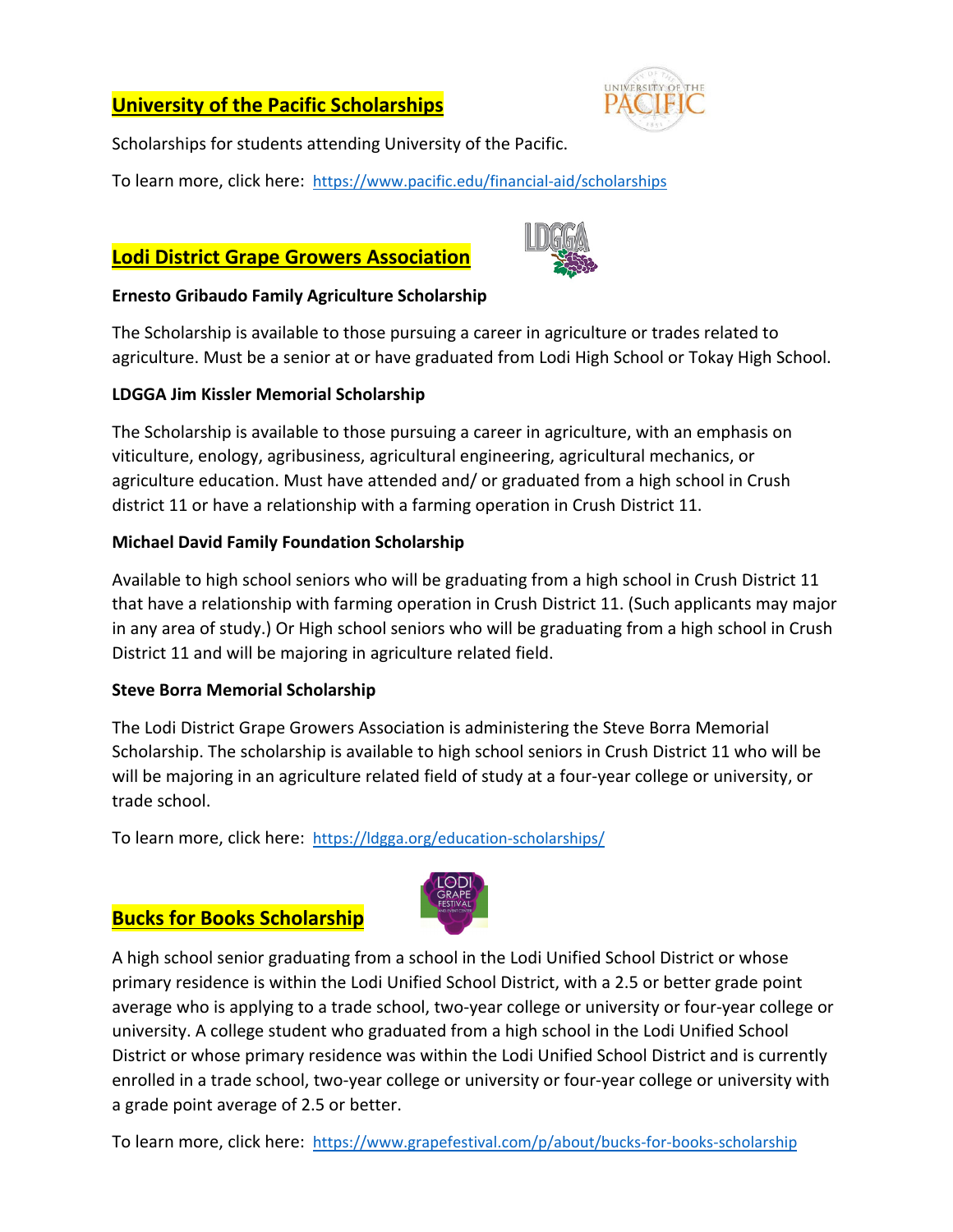**Financial Center Credit Union Scholarship**

To learn more, click here: https://www.fccuburt.org/about‐us/scholarship.html

### **Black Employees Association of SUSD**

**Black Employees Association of Stockton Unified School District** 

**FINANCIAL CENTER CREDIT UNION** Better Than A Bank!

Must have a 2.5+ total/overall/cumulative GPA after 7 semesters (must include 1 term of senior grades); College bound Black high school seniors of San Joaquin County; High School Diploma (IEP Students are the exception); Must attend college/university full‐time by Fall 2021

To learn more, click here: https://beasusd.wixsite.com/welcome

# **Housing Authority County of San Joaquin Scholarship Foundation**

The applicant must be a tenant/resident residing in rental property owned, affiliated with, or subsidized by the Housing Authority County of San Joaquin. All applications will be verified with applicable tenant records. The applicant may be a senior in high school, a presently enrolled college student, or a re‐entry student pursuing academic, technical or vocational training. The applicant must be accepted at an academic, technical or vocational institute. The applicant must have a 2.5 or higher cumulative grade point average. (May be waived for re-entry students – out of school for at least 5 years). The applicant must submit a completed legible application.

To learn more, click here: http://sjchasf.org/

# **Lincoln Center Scholarship**

Available to high school seniors with a 3.0 GPA or higher. Enrolled in a school located in San Joaquin County ( charter, public, private etc.) Plans to attend a four‐year university, trade school or community college.

To learn more, click here: https://lincolncentershops.com/scholarship‐program/

# **Rotary Club of Stockton Scholarships**

To learn more, click here: https://stocktonrotary.org/scholarships/

# **San Joaquin Engineers Council Scholarship**

The San Joaquin Engineers Council (SJEC) offers scholarships to high school seniors pursuing an Engineering Degree. The applications are to be filled out by the students and counselors in appropriate areas and returned with transcripts and test scores attached.

To learn more, click here: http://www.sjec‐ca.org/scholarships.htm









Rotary Club of Stockton

**San Joaquin Engineers Council**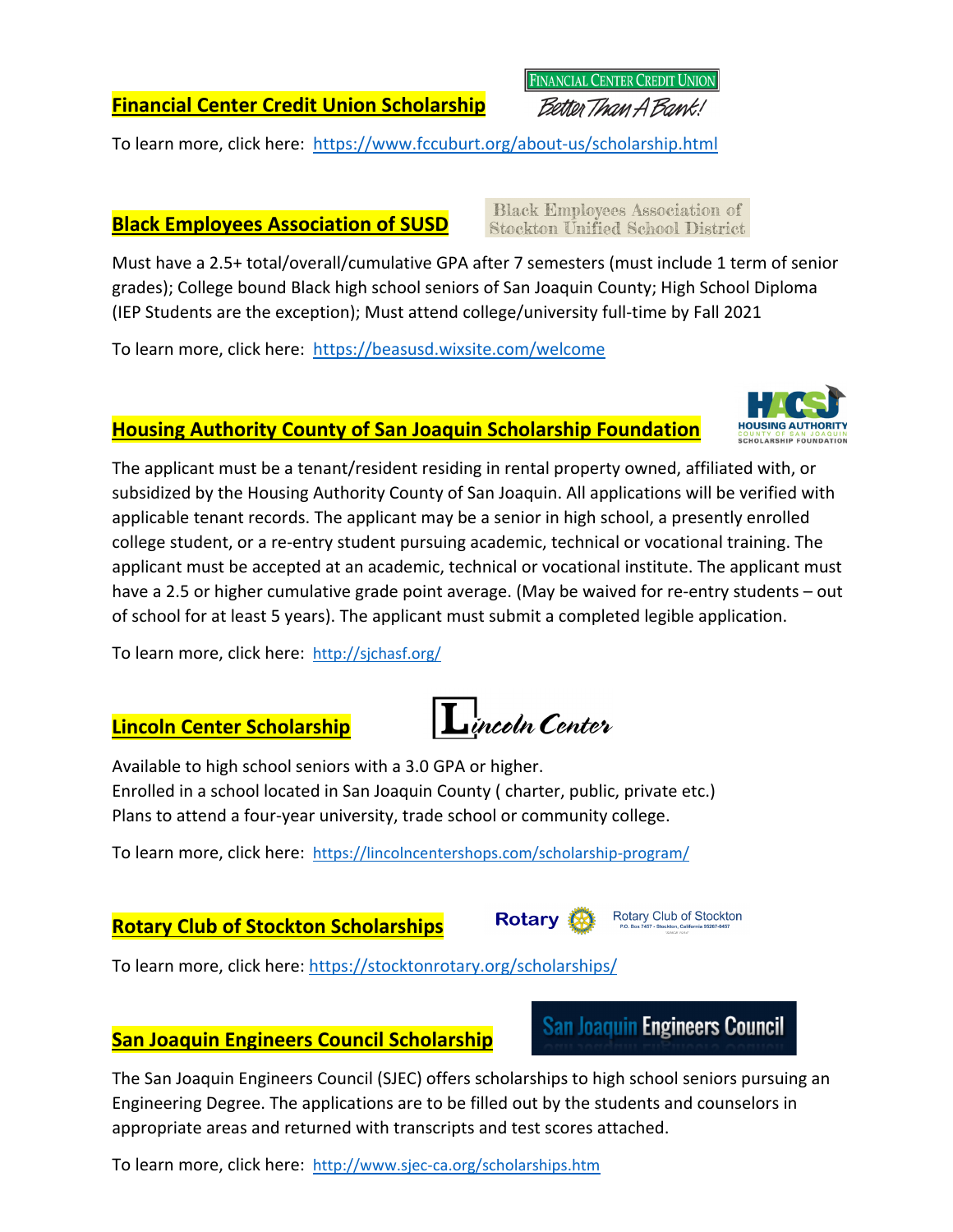# **Lodi Memorial Hospital Foundation Scholarship**



Who reside in the AH Lodi Memorial Hospital service area- including Lodi, Galt, Thornton, Acampo, Woodbridge, Lockeford, Clements, Isleton, Walnut Grove, Rio Vista, Herald, Ione, Jackson, Linden, Valley Springs and North Stockton or currently employed at Adventist Health Lodi Memorial, eligible after a minimum one‐year employment. Those who hold a minimum grade point average of 3.0

To learn more, click here: https://www.lmhfoundation.org/scholarships.html

#### **Premier Community Credit Union Scholarship**

Only U.S. citizens and legal residents who are members or children of Premier Community Credit Union members are eligible. Only completed applications will be considered. If you are unable to provide the documents requested (or equivalents), please do not send in the application. Applications deemed incomplete or late will not be reviewed or otherwise acknowledged. Premier Community Credit Union will not return any scholarship applications or related materials. Scholarships are only awarded directly to the winning applicant's school of choice after enrollment has been confirmed.

To Learn more, click here: https://www.premierccu.org/about/scholarships

#### **San Joaquin Farm Bureau Federation Scholarships**



# **Stockton Scholars**



Graduate from a qualifying public HS in Stockton. 2.0 Overall HS GPA. Submit FAFSA or DREAM ACT Application. Full time enrollment at college/ trade school in CA or at HBCU or MSI in US Attend Summer Summit. Attend NEW Scholars Orientation

To learn more, click here: https://www.stocktonscholars.org/stockton-scholars/

### **Junior League of San Joaquin County**



To learn more, click here: https://sanjoaquincounty.jl.org/scholarships/





**San Joaquin Farm Bureau Federation**